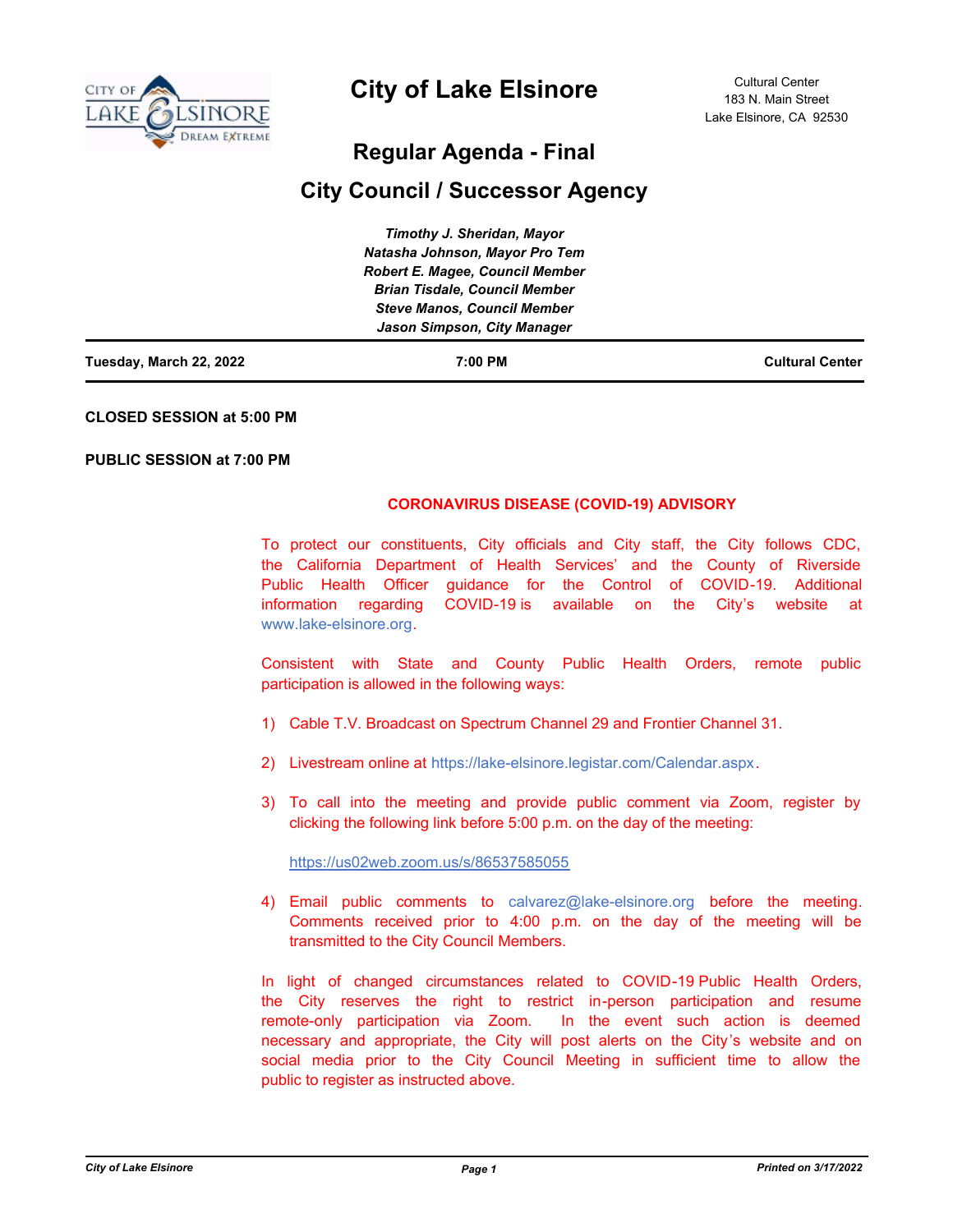The City of Lake Elsinore appreciates your attendance. Citizens' interest provides the City Council and Agency with valuable information regarding issues of the community.

Meetings are held on the 2nd and 4th Tuesday of every month. The agenda is posted 72 hours prior to each meeting outside of City Hall. The agenda and related reports are also available on the City's website at www.Lake-Elsinore.org. Any writings distributed to the City Council within 72 hours of the meeting will be made available to the public at the time it is distributed to the City Council.

In compliance with the Americans with Disabilities Act, any person with a disability who requires a modification or accommodation in order to participate in a meeting should contact the City Clerk's Department at (951) 674-3124 Ext. 269, at least 48 hours before the meeting to make reasonable arrangements to ensure accessibility.

#### **CITY VISION STATEMENT**

The City of Lake Elsinore will be the ultimate lake destination where all can live, work and play, build futures and fulfill dreams.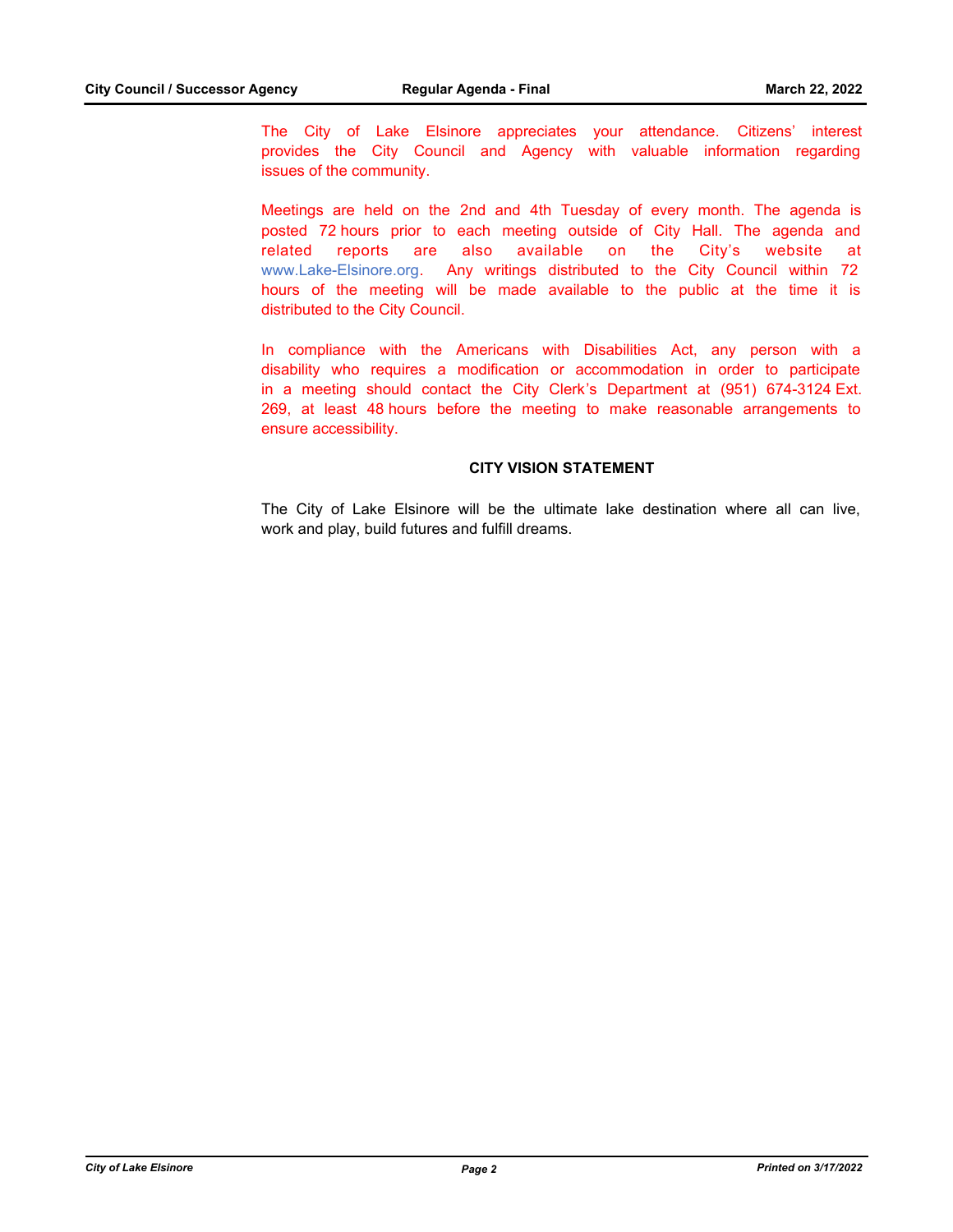### **CALL TO ORDER 5:00 P.M.**

*The Regular Meeting of the City Council will be called to order.*

#### **ROLL CALL**

### **PUBLIC COMMENTS**

#### **CITY COUNCIL CLOSED SESSION**

A. CONFERENCE WITH REAL PROPERTY NEGOTIATOR

(Gov't Code Section 54956.8)

Property: APNs 371-070-003, -004; 371-080-001 to -007; 371-000-001, -019; 373-210-018, -032, -045, -048; 373-300-008, -009, -012, -013, -014, -017,-034, 035, -036; 373-310-001, -009, -010, - 012; 373-320-004, -005, -006, -007, -015

Agency negotiator: City Manager Simpson

Negotiating parties: City of Lake Elsinore and Western Riverside County Regional Conservation Authority

Under negotiation: Price and terms of payment

#### **RECESS**

*The City Council will recess to Closed Session.*

#### **RECONVENE / CALL TO ORDER - 7:00 P.M.**

*The Regular Meeting of the City Council will reconvene and the Regular Meeting of the Successor Agency will be called to order.*

#### **PLEDGE OF ALLEGIANCE**

#### **INVOCATION – MOMENT OF SILENCE**

#### **ROLL CALL**

#### **PRESENTATIONS / CEREMONIALS**

**1) Elsinore Valley Municipal Water District**

Receive an update regarding the drought and rebates.

# **2) Red Cross Month Proclamation**

Proclaim the month of March 2022 as "Red Cross Month" in the City of Lake Elsinore.

Attachments: [Red Cross Month 2022](http://lake-elsinore.legistar.com/gateway.aspx?M=F&ID=909b2674-060c-4322-b0ab-d72580e3d7b0.pdf)

### **3) Cops for Kids Golf Tournament**

Invitation for the community to attend the Cops for Kids Celebrity Golf Tournament on Friday, May 13, 2022 at Dos Lagos Golf Course in support of local children in need.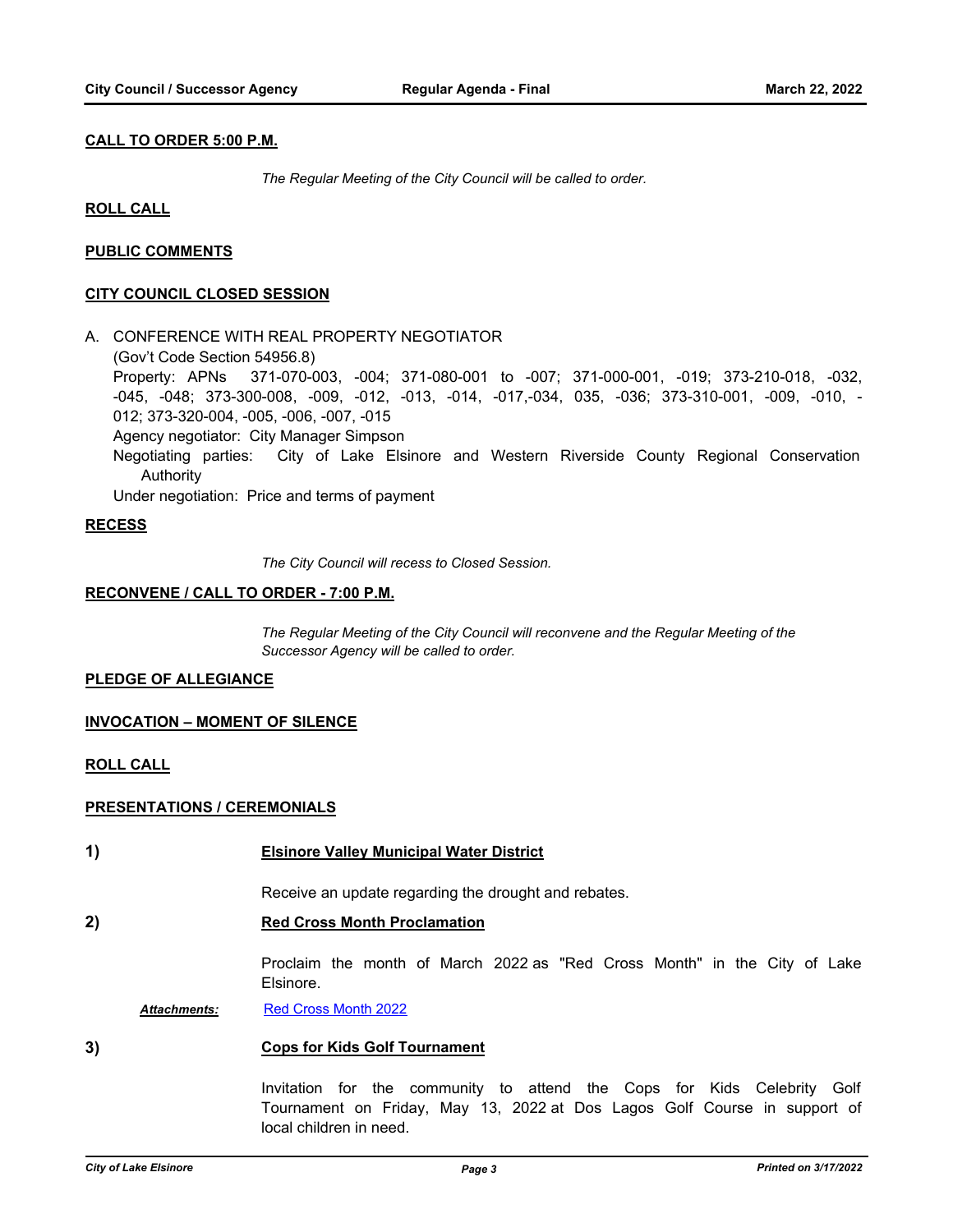#### **CLOSED SESSION REPORT**

#### **PUBLIC COMMENTS – NON-AGENDIZED ITEMS – 1 MINUTE**

*(Please read & complete a Request to Address the City Council/Successor Agency form prior to the start of the meeting and turn it in to the City Clerk/Clerk. The Mayor/Chair or City Clerk/Clerk will call on you to speak.)*

#### **CITY COUNCIL CONSENT CALENDAR**

*(All matters on the Consent Calendar are approved in one motion, unless a Council Member or any member of the public requests separate action on a specific item.)*

**4) Minutes of the Regular City Council Meeting of March 8, 2021**

Approve the Minutes.

*Attachments:* [03-08-2022 Draft](http://lake-elsinore.legistar.com/gateway.aspx?M=F&ID=020847f1-d6c5-428d-93e6-47a77ec2944e.pdf)

#### **5) CC Warrant List Dated February 25, 2022 to March 03, 2022**

Receive and file.

[CC Warrant List - SR](http://lake-elsinore.legistar.com/gateway.aspx?M=F&ID=b540961c-8cbb-4378-a4a1-bddb70095301.docx) [CC Warrant List - Exhibit A - Summary](http://lake-elsinore.legistar.com/gateway.aspx?M=F&ID=696f03b8-8b48-4877-8581-a8716c02ef0c.pdf) [CC Warrant List - Exhibit B - Listing](http://lake-elsinore.legistar.com/gateway.aspx?M=F&ID=f6185943-a26f-47c2-b718-efed78f424ee.pdf) *Attachments:*

#### **6) CC investment Report for February 2022**

Receive and file the Investment Report for February 2022

[CC Investment Report - SR](http://lake-elsinore.legistar.com/gateway.aspx?M=F&ID=b3968604-4e88-49db-b55f-42b9eba83a6f.docx) *Attachments:*

[CC Investment Report - Exhibit A - List](http://lake-elsinore.legistar.com/gateway.aspx?M=F&ID=45f7f6a9-e6cc-47f8-80b8-c90b7ff0383e.pdf)

**7) Second Reading of an Ordinance Authorizing the Levy of a Special Tax within Community Facilities District No. 2015-4**

> Adopt by title only and waive further reading of AN ORDINANCE OF THE CITY COUNCIL OF CITY OF LAKE ELSINORE, ACTING AS THE LEGISLATIVE BODY OF COMMUNITY FACILITIES DISTRICT NO. 2015-4 OF THE CITY OF LAKE ELSINORE (TERRACINA) AUTHORIZING THE LEVY OF A SPECIAL TAX WITHIN SUCH DISTRICT.

[Change Proceedings CFD 2015-4 2nd Reading - SR](http://lake-elsinore.legistar.com/gateway.aspx?M=F&ID=8d07c16e-b8df-401c-9a42-a809115a793b.docx) [Change Proceedings CFD 2015-4 2nd Reading - Exhibit A - Ordinance](http://lake-elsinore.legistar.com/gateway.aspx?M=F&ID=656a59a5-fcb1-4a14-9acf-10a99b7ec28e.docx) *Attachments:*

**8) Second Reading of an Ordinance Approving Development Agreement No. 2018-13 with LECANNA, LLC for an 11,600 Square Foot Cannabis Facility Located at 540 3rd Street (APN: 377-430-050)**

> Adopt by title only and waive further reading of AN ORDINANCE OF THE CITY COUNCIL OF THE CITY OF LAKE ELSINORE, CALIFORNIA, APPROVING DEVELOPMENT AGREEMENT NO. 2018-13 FOR AN 11,600 SQUARE FOOT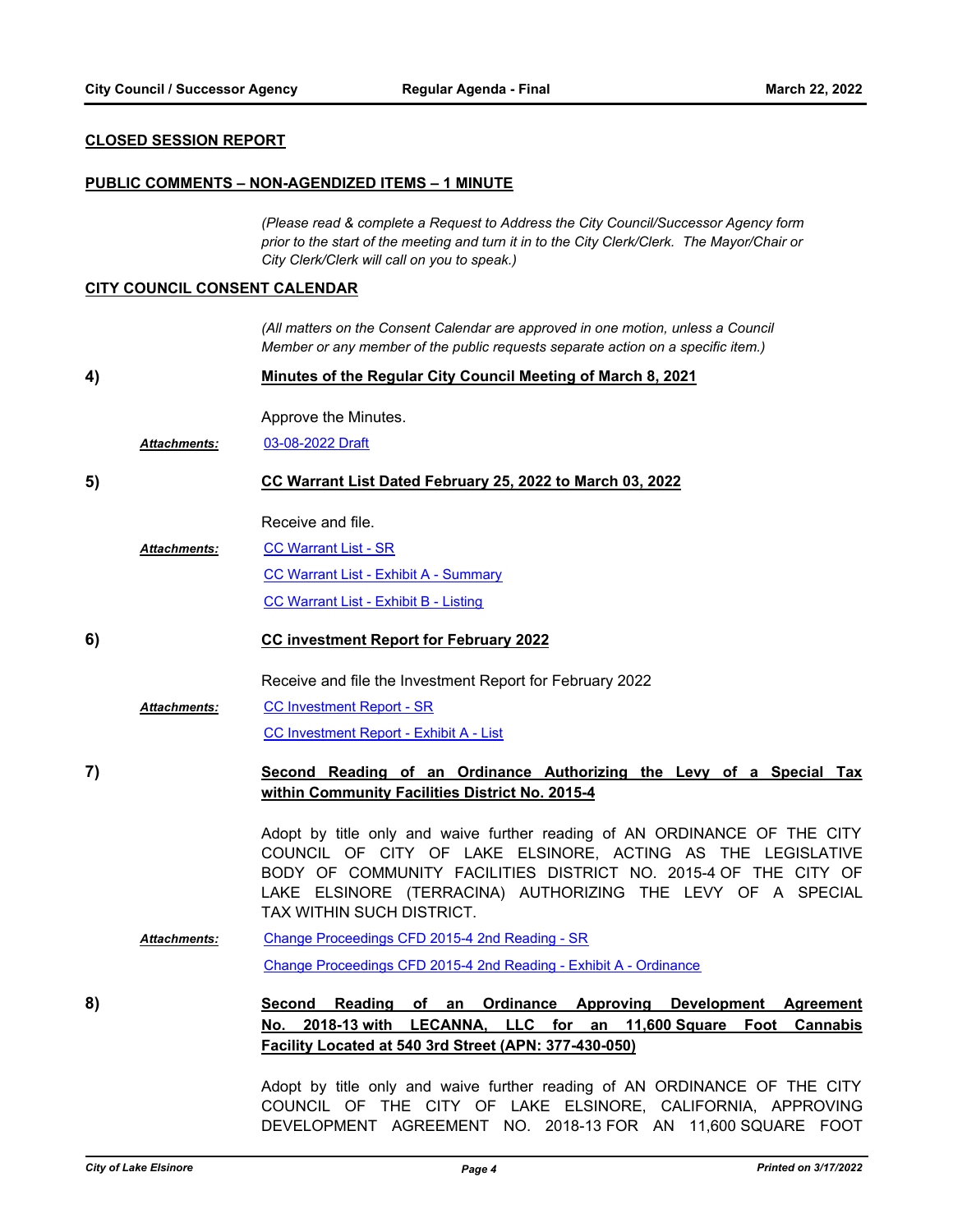CANNABIS FACILITY LOCATED AT 540 3RD STREET (APN: 377-430-050).

[PA 2018-46 Development Agreement 2nd Reading - SR](http://lake-elsinore.legistar.com/gateway.aspx?M=F&ID=cc15a28d-6ee6-410c-9452-86efea3ebe77.docx) *Attachments:*

[PA 2018-46 Development Agreement 2nd Reading - Exhibit A - Ordinance](http://lake-elsinore.legistar.com/gateway.aspx?M=F&ID=7e58f333-6a2f-475b-aa7a-16f2c57faf08.docx)

**9) Intention to Establish Community Facilities District No. 2022-1 of the City of Lake Elsinore (Alberhill Ranch)**

- 1. Adopt A RESOLUTION OF INTENTION OF THE CITY COUNCIL OF THE CITY OF LAKE ELSINORE, CALIFORNIA, TO ESTABLISH COMMUNITY FACILITIES DISTRICT NO. 2022-1 OF THE CITY OF LAKE ELSINORE (ALBERHILL RANCH), TO AUTHORIZE THE LEVY OF A SPECIAL TAX TO PAY THE COSTS OF ACQUIRING OR CONSTRUCTING CERTAIN FACILITIES AND TO PAY DEBT SERVICE ON BONDED INDEBTEDNESS; and
- 2. Adopt A RESOLUTION OF INTENTION OF THE CITY COUNCIL OF THE CITY LAKE ELSINORE, CALIFORNIA, TO INCUR BONDED INDEBTEDNESS IN AN AMOUNT NOT TO EXCEED \$15,000,000 WITHIN PROPOSED COMMUNITY FACILITIES DISTRICT NO. 2022-1 OF THE CITY OF LAKE ELSINORE (ALBERHILL RANCH)
- [CFD 2022-1 Alberhill Ranch SR](http://lake-elsinore.legistar.com/gateway.aspx?M=F&ID=a33cd5cf-a005-439b-aeaa-1d1001f3f6b0.doc) [CFD 2022-1 Alberhill Ranch - Exhibit A - Resolution of Intension to Establish CF](http://lake-elsinore.legistar.com/gateway.aspx?M=F&ID=71186f30-9e59-41ca-ae30-9473332639cc.docx) [CFD 2022-1 Alberhill Ranch - Exhibit B - Resolution of Intention of Incur Debt](http://lake-elsinore.legistar.com/gateway.aspx?M=F&ID=7c8478b0-4f09-4aab-bbbc-f9dc8daee392.doc) [CFD 2022-1 Alberhill Ranch - Exhibit C - Landowner Petition](http://lake-elsinore.legistar.com/gateway.aspx?M=F&ID=79336dab-b1ec-433d-95b6-6adf97579013.doc) [CFD 2022-1 Alberhill Ranch - Exhibit D - Project Map](http://lake-elsinore.legistar.com/gateway.aspx?M=F&ID=4e91744b-7b53-4fa6-aae6-2b58ef0476f9.pdf) [CFD 2022-1 Alberhill Ranch - Exhibit E - Reimbursement Agreement](http://lake-elsinore.legistar.com/gateway.aspx?M=F&ID=72e49c02-f4d1-41bd-9655-aa9c8710f484.docx) *Attachments:*

**10) Lake Elsinore Community Facilities District No. 2015-1 (Safety Services) Declaring Its Intention to Consider Annexing Territory (Annexation No. 11)**

> Adopt A RESOLUTION OF THE CITY COUNCIL OF THE CITY OF LAKE ELSINORE, CALIFORNIA, ACTING AS THE LEGISLATIVE BODY OF COMMUNITY FACILITIES DISTRICT NO. 2015-1 OF THE CITY OF LAKE ELSINORE (SAFETY SERVICES), DECLARING ITS INTENTION TO CONSIDER ANNEXING TERRITORY TO COMMUNITY FACILITIES DISTRICT NO. 2015-1 OF THE CITY OF LAKE ELSINORE (SAFETY SERVICES)

[CFD 2015-1 Annexation No. 11 - SR](http://lake-elsinore.legistar.com/gateway.aspx?M=F&ID=7e963a3a-d431-49fa-b325-18f50553591b.docx) [CFD 2015-1 Annexation No. 11 - Exhibit A - Resolution of Consideration of Anne](http://lake-elsinore.legistar.com/gateway.aspx?M=F&ID=857afef7-3d52-4fa6-9660-04f6135d4a3d.docx) [CFD 2015-1 Annexation No. 11 - Exhibit B - Project Map](http://lake-elsinore.legistar.com/gateway.aspx?M=F&ID=ba8c8cab-828a-4e29-8f39-d1f30ac3e85b.pdf) [CFD 2015-1 Annexation No. 11 - Exhibit C - Landowner Petition](http://lake-elsinore.legistar.com/gateway.aspx?M=F&ID=51940a52-8206-433d-8398-cfa55287dbdd.docx) *Attachments:*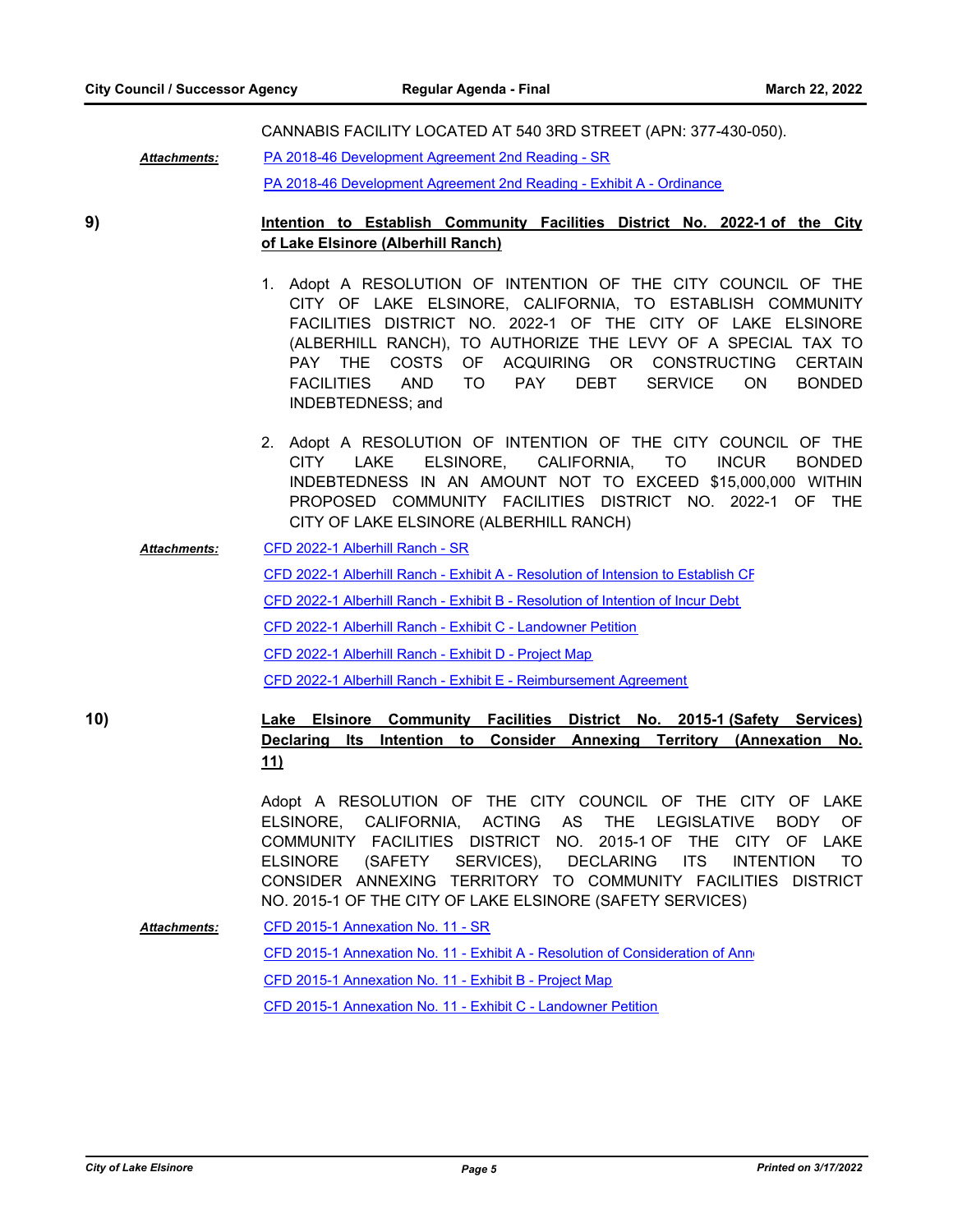# **11) Professional Services Agreement with EPD Solutions for Environmental Documentation for the Lakeshore Drive Condominium Project**

Approve and Authorize the City Manager to execute an Agreement for Professional Services with Environment Planning Development (EPD) Solutions, Inc. to prepare California Environmental Quality Act (CEQA) compliance documents in the amount not to exceed \$89,840, in such final form as approved by City Attorney

[EPD Solutions - SR](http://lake-elsinore.legistar.com/gateway.aspx?M=F&ID=ed78afb6-4058-44ef-8aad-3d80da57257f.docx) [EPD Solutions - Exhibit A - Agreement](http://lake-elsinore.legistar.com/gateway.aspx?M=F&ID=735761ac-e559-4adf-acb4-f8a7701d7ad0.docx) [EPD Solutions - Exhibit B - Consultant's Proposal](http://lake-elsinore.legistar.com/gateway.aspx?M=F&ID=92ad87a6-08e2-4fde-936d-a37941384fc6.pdf) *Attachments:*

# **12) Professional Services Agreement with Infrastructure Engineers for On-Call Contract Planning Services**

Approve and authorize the City Manager to execute an Agreement for Professional Services with Infrastructure Engineers to provide on-call contract planning services in the amount of \$60,000, in such final form as approved by the City Attorney.

#### [Infrastructure Engineers - SR](http://lake-elsinore.legistar.com/gateway.aspx?M=F&ID=141639ac-a016-44c0-89e5-b0073e0fe75c.docx) *Attachments:*

[Infrastructure Engineers - Exhibit A - Agreement](http://lake-elsinore.legistar.com/gateway.aspx?M=F&ID=f9e1c21c-bd3b-4bd4-91a1-17852ce52f71.docx)

[Infrastructure Engineers - Exhibit B - Consultant's Proposal](http://lake-elsinore.legistar.com/gateway.aspx?M=F&ID=b8f30c99-73d5-4642-b67a-a16631f61261.pdf)

**13) Notice of Decision - Planning Commission Approval of Planning Application No. 2017-62 (Imperial Stations) Requesting to Construct a New 3,000 sq. ft. Convenience Store with a 4,400 sq. ft. Fueling Canopy and a 5,739 sq. ft. Self-serve Carwash**

> Receive and File the Notice of Decision for Planning Application No. 2017-62 acted on by the Planning Commission on March 1, 2022.

*The Planning Commission, by a 3-0 vote:*

- 1. Adopted A RESOLUTION OF THE PLANNING COMMISSION OF THE CITY OF LAKE ELSINORE, CALIFORNIA, APPROVING CONDITIONAL USE PERMIT NO. 2020-10 TO ESTABLISH A 3,000 SQUARE FOOT CONVENIENCE STORE WITH A 4,400 SQUARE FOOT FUELING CANOPY AND A 5,739 SQUARE FOOT SELF-SERVE CARWASH LOCATED AT APN: 363-172-016; and
- 2. Adopted A RESOLUTION OF THE PLANNING COMMISSION OF THE CITY OF LAKE ELSINORE, CALIFORNIA, APPROVING COMMERCIAL DESIGN REVIEW NO. 2020-09 PROVIDING BUILDING DESIGN AND RELATED IMPROVEMENTS FOR A 3,000 SQUARE FOOT CONVENIENCE STORE WITH A 4,400 SQUARE FOOT FUELING CANOPY AND A 5,739 SQUARE FOOT SELF-SERVE CARWASH LOCATED AT APN: 363-172-016.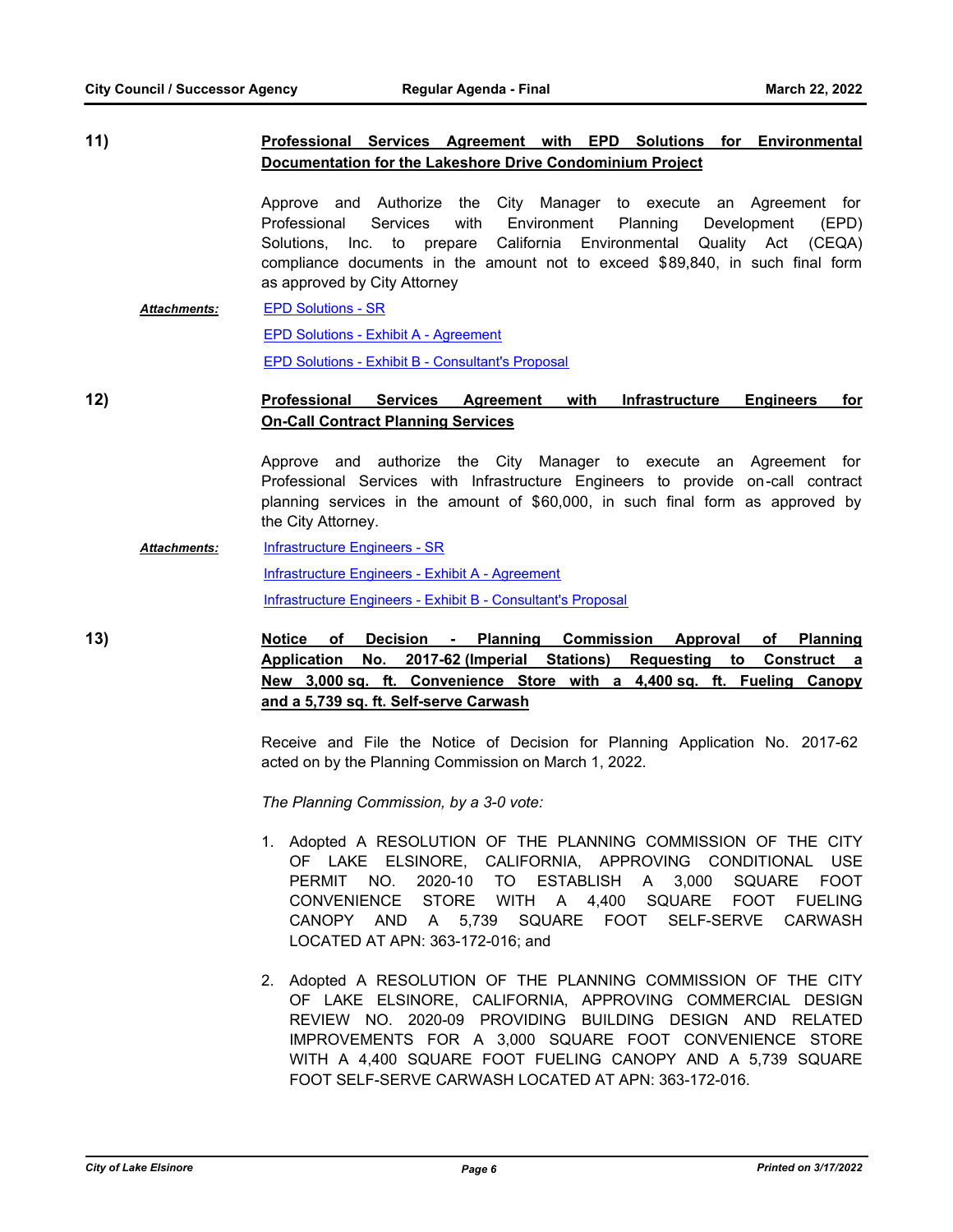| <b>Attachments:</b> | PA 2017-62 - SR                                   |  |
|---------------------|---------------------------------------------------|--|
|                     | PA 2017-62 - Exhibit A - PC Staff Report          |  |
|                     | PA 2017-62 - Exhibit B - Letters from Todd Frahm  |  |
|                     | PA 2017-62 - Exhibit C - Letter from Marc Collins |  |
|                     | <b>PA 2017-62 - Exhibit D - Site Plan Exhibit</b> |  |

**14) Amendment No. 1 to Short Form Purchase of Goods and/or Service Contract Agreement with CM Wash Equipment for Maintenance of Wash Stations and Equipment Citywide**

> Approve and authorize the City Manager to execute Amendment No. 1 with CM Wash Equipment for the maintenance of wash stations and equipment Citywide in an amount not to exceed \$50,000 plus a 10% contingency for unforeseen additional maintenance needs in such final form as approved by the City Attorney.

#### [CM Wash - SR](http://lake-elsinore.legistar.com/gateway.aspx?M=F&ID=d6d21d6e-b08f-4ce4-a262-9034560ee41e.docx) *Attachments:*

[CM Wash - Exhibit A Amendment No. 1](http://lake-elsinore.legistar.com/gateway.aspx?M=F&ID=fff0cac8-b60c-4f08-b113-d045a7ca9fa2.docx)

[CM Wash - Exhibit B Original Short Form Agreement](http://lake-elsinore.legistar.com/gateway.aspx?M=F&ID=8bbdbad7-09a4-4b01-8c8b-9fbc7e687727.pdf)

# **15) Amendment No. 1 for marketing and web support services for Launch Pointe**

Approve and authorize the City Manager to execute a Amendment No. 1 with Hit Print, Inc. for marketing and web support services for Launch Pointe RV Resort in an amount not to exceed \$50,000 plus a 10% contingency for unforeseen marketing needs, subsequent extensions and in such final form as approved by the City Attorney.

#### [Hit Print - SR](http://lake-elsinore.legistar.com/gateway.aspx?M=F&ID=2741b79f-5680-4708-9eed-e01fbebab742.docx) *Attachments:*

[Hit Print 1st Amendment](http://lake-elsinore.legistar.com/gateway.aspx?M=F&ID=51cd2dc3-ac7a-4561-a61e-a9bf04b225f2.docx)

[Hit Print - Estimate](http://lake-elsinore.legistar.com/gateway.aspx?M=F&ID=f3b27c39-69ac-4e18-a41d-28b8c31e025c.pdf)

[Hit Print Original Short Form Agreement.pdf](http://lake-elsinore.legistar.com/gateway.aspx?M=F&ID=03248761-facf-4ce9-a489-3f5f969205c9.pdf)

# **16) July 4th Fireworks Celebration on the Lake**

Approve and authorize the City Manager to execute and enter into a Production Agreement with Pyro Spectacular in an amount not to exceed \$46,000 to perform the Annual Fireworks Show as part of the "Celebration on the Lake".

[2022 July 4th Fireworks Celebration - SR](http://lake-elsinore.legistar.com/gateway.aspx?M=F&ID=69e4ecbf-a912-49d1-a009-739acb264716.doc) [2022 July 4th Fireworks Celebration - Exhibit A - Proposal](http://lake-elsinore.legistar.com/gateway.aspx?M=F&ID=6a7b29a5-8e8d-4bc9-8af5-eeef73aedfe9.pdf) [2022 July 4th Fireworks Celebration - Exhibit B - Agreement](http://lake-elsinore.legistar.com/gateway.aspx?M=F&ID=445dd6e1-9d16-4c46-aad2-ae3186acb688.pdf) [2022 July 4th Fireworks Celebration - Exhibit C - Insurance](http://lake-elsinore.legistar.com/gateway.aspx?M=F&ID=04111764-0f20-4df6-87b3-0e6654166624.pdf) [2022 July 4th Fireworks Celebration - Exhibit D - Detour Route](http://lake-elsinore.legistar.com/gateway.aspx?M=F&ID=b4bec7ed-f964-4faf-b00c-d19ae00a0367.pdf) *Attachments:*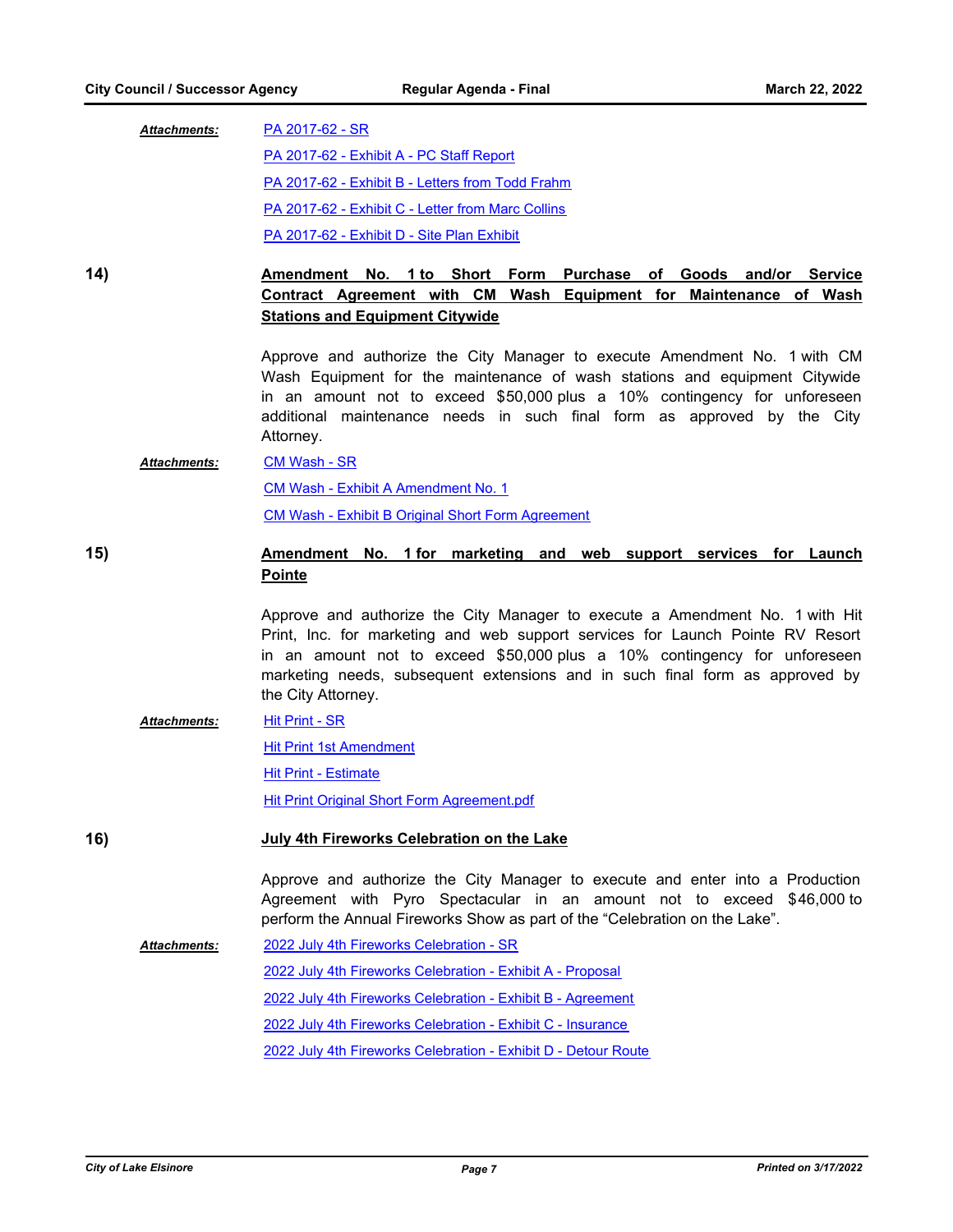**17) Transportation Uniform Mitigation Fee Program Reimbursement Agreement for Nichols Road / I-15 Interchange Project**

> Approve and authorize the Mayor to execute an agreement with Western Riverside Council of Governments (WRCOG) to reimburse funds for the planning phase of the Nichols Road / I-15 Interchange Project.

[Nichols Road and I-15 Project - SR](http://lake-elsinore.legistar.com/gateway.aspx?M=F&ID=07493111-f947-4abe-bd10-4db6f1a25f53.doc) [Nichols Road and I-15 Project - Exhibit A - TUMF Agreement](http://lake-elsinore.legistar.com/gateway.aspx?M=F&ID=4ae82cfa-984a-49ee-ad15-6167b9119dbf.pdf) [Nichols Road and I-15 Project - Exhibit B - Project Location Map](http://lake-elsinore.legistar.com/gateway.aspx?M=F&ID=6ac78a4d-7c5b-4046-8a94-89071642d821.pdf) *Attachments:*

# **18) Professional Services Agreement with Willdan Engineering for the Development of a Citywide Street Lighting Master Plan**

Approve and authorize the City Manager to execute a Professional Services Agreement for the development of a Citywide Street Lighting Master Plan to inventory existing street lights and identify roadways within the City without any street lighting and provide recommendations for street lighting improvements for various roadway types in the amount of \$77,100.00 in such final form as approved by the City Attorney.

[Willdan Engineering - SR](http://lake-elsinore.legistar.com/gateway.aspx?M=F&ID=9ce018a9-768c-4f48-acdd-e45a30ca2e22.docx) [Willdan Engineering - Exhibit A Agreement](http://lake-elsinore.legistar.com/gateway.aspx?M=F&ID=5372c9e5-48a4-4562-8e98-ea8fe39bd862.docx) [Willdan Engineering - Exhibit B Proposal](http://lake-elsinore.legistar.com/gateway.aspx?M=F&ID=dc889094-2b1b-483b-8456-ad16c608f155.pdf) *Attachments:*

# **19) Amendment No. 1 to the Citywide Portable Sanitations Services Agreement with Rightway Site Services, Inc.**

Approve and Authorize the City Manager to execute Amendment No. 1 to the Agreement with Rightway Site Services, Inc., and increase compensation by an additional \$20,000 for a not to exceed amount of \$85,000 per fiscal year in such final form as approved by the City Attorney.

[Rightway Site Services - SR](http://lake-elsinore.legistar.com/gateway.aspx?M=F&ID=90a14a37-f8d1-48fd-a182-bd8db8ca90b4.docx) [Rightway Site Services - Exhibit A Amendment No. 1](http://lake-elsinore.legistar.com/gateway.aspx?M=F&ID=7f90e01a-b430-498a-8167-66bd1d6934af.docx) [Rightway Site Services - Exhibit B Original Agreement](http://lake-elsinore.legistar.com/gateway.aspx?M=F&ID=c5b234e5-c4d0-4ad9-b0ff-61be3239877b.pdf) *Attachments:*

**20) Acquisition of City Fleet Vehicles**

Authorize an expenditure increase of \$47,270.46 for the purchase of 6 Fleet Vehicles.

[Fleet Vehicles - SR](http://lake-elsinore.legistar.com/gateway.aspx?M=F&ID=90088c92-39c0-4de6-92f7-c30f7f35a4eb.docx) *Attachments:*

[Fleet Vehicles - Exhibit A Quotes](http://lake-elsinore.legistar.com/gateway.aspx?M=F&ID=85a1b651-9179-4098-85bd-3d6aadcfbb63.pdf)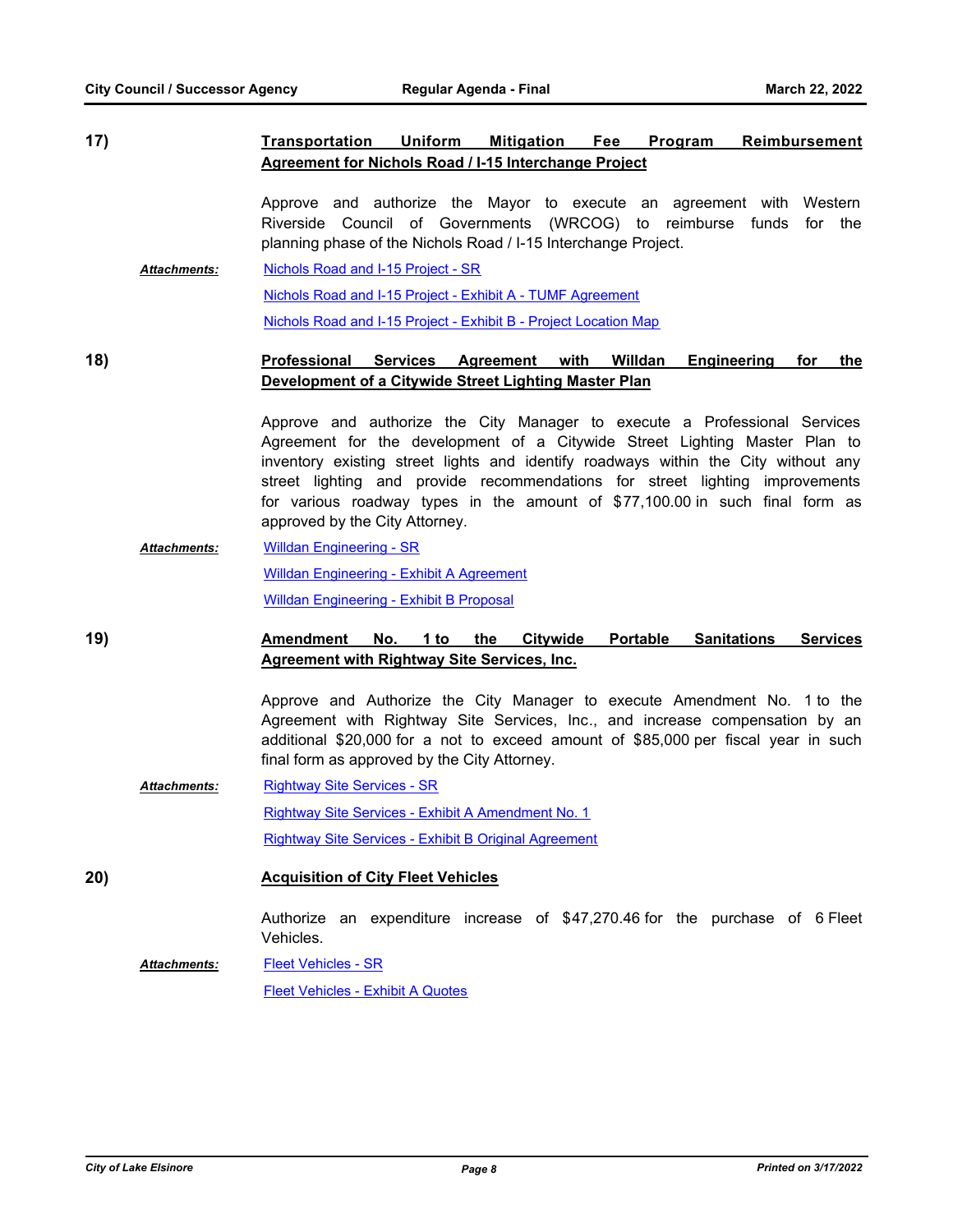| 21) |                     | Deed and Grant of Easement to Elsinore Valley<br><b>Municipal</b><br>Quitclaim                                                                                                                      |
|-----|---------------------|-----------------------------------------------------------------------------------------------------------------------------------------------------------------------------------------------------|
|     |                     | Water District for purposes of Pump Station on 71-Acre Mitigation Area                                                                                                                              |
|     |                     | Authorize the City Manager to execute the Quitclaim Deed, the Grant of<br>Easement, and such other ancillary documents as may be necessary, in such<br>final form as approved by the City Attorney. |
|     | <b>Attachments:</b> | <b>Pump Station Quitclaim and Easement - SR</b>                                                                                                                                                     |
|     |                     | Pump Station Quitclaim and Easement - Exhibit A - Quitclaim Deed                                                                                                                                    |
|     |                     | <b>Pump Station Quitclaim and Easement - Exhibit B - Easement</b>                                                                                                                                   |
|     |                     |                                                                                                                                                                                                     |

# **SUCCESSOR AGENCY CONSENT CALENDAR**

| 22)              |                     | Minutes of the Regular Successor Agency Meeting of March 8, 2021 |
|------------------|---------------------|------------------------------------------------------------------|
|                  | <b>Attachments:</b> | Approve the Minutes.<br>03-08-2022 Draft                         |
| 23)              |                     | SA Warrant List Dated February 25, 2022 to March 03, 2022        |
|                  |                     | Receive and file.                                                |
|                  | Attachments:        | <b>SA Warrant List - SR</b>                                      |
|                  |                     | <b>SA Warrant List - Exhibit A - Summary</b>                     |
|                  |                     | <b>SA Warrant List - Exhibit B - Listing</b>                     |
| 24)              |                     | <b>SA Investment Report for February 2022</b>                    |
|                  |                     | Receive and file Investment Report for February 2022             |
|                  | <b>Attachments:</b> | <b>SA Investment Report - SR</b>                                 |
|                  |                     | <b>SA Investment Report - Exhibit A - Report</b>                 |
| RUBLIA UE ABILIA |                     |                                                                  |

# **PUBLIC HEARING**

**25) Planning Application No. 2020-107 (Tommy's Express Carwash) requesting to demolish a vacant Coco's Bakery & Restaurant building and construct a new 5,243 sq. ft. automated self-serve carwash**

- 1. Adopt A RESOLUTION OF THE CITY COUNCIL OF THE CITY OF LAKE ELSINORE, CALIFORNIA, APPROVING CONDITIONAL USE PERMIT NO. 2020-18 TO ESTABLISH A 5,243 SQUARE FOOT AUTOMATED CARWASH LOCATED AT 31706 CASINO DRIVE (APN: 363-171-005); and,
- 2. Adopt A RESOLUTION OF THE CITY COUNCIL OF THE CITY OF LAKE ELSINORE, CALIFORNIA, APPROVING COMMERCIAL DESIGN REVIEW NO. 2020-29 PROVIDING BUILDING DESIGN AND RELATED IMPROVEMENTS FOR A 5,243 SQUARE FOOT AUTOMATED CARWASH LOCATED AT 31706 CASINO DRIVE (APN: 363-171-005).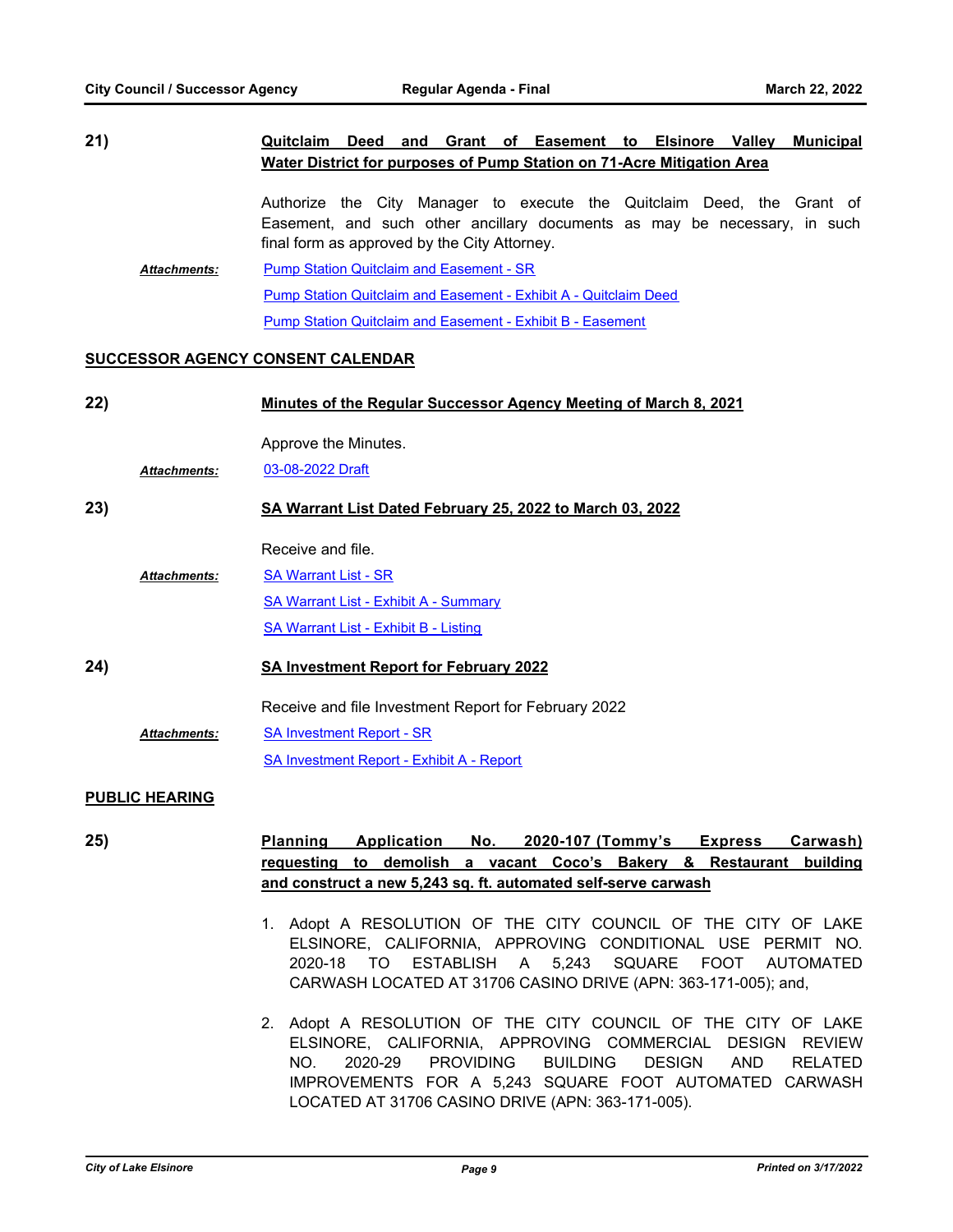| <b>Attachments:</b> | PA 2020-107 - SR                                                   |
|---------------------|--------------------------------------------------------------------|
|                     | PA 2020-107 - Exhibit A - CUP Resolution                           |
|                     | PA 2020-107 - Exhibit B - CDR Resolution                           |
|                     | PA 2020-107 - Exhibit C - CofA                                     |
|                     | PA 2020-107 - Exhibit D - Class 32 Categorical Exemption Checklist |
|                     | PA 2020-107 - Exhibit E - Vicinity Map                             |
|                     | PA 2020-107 - Exhibit F - Aerial Map                               |
|                     | PA 2020-107 - Exhibit G - Design Review Package                    |
|                     | PA 2020-107 - Exhibit H - Revised Elevations                       |
|                     | PA 2020-107 - Exhibit I - Draft 12.21.2021 PC Minutes              |
|                     | PA 2020-107 - Exhibit J - Signed Petition and Email in Support     |
|                     |                                                                    |

# **PUBLIC HEARING - 7:30 P.M.**

# **26) Final Public Hearing to Receive Public Input on District Boundaries and Introduce an Ordinance Selecting a New Map of City Council District Boundaries**

Conduct the final public hearing to receive public input and introduce by title only and waive further reading of AN ORDINANCE OF THE CITY COUNCIL OF THE CITY OF LAKE ELSINORE, CALIFORNIA, ADJUSTING THE BOUNDARIES OF THE FIVE CITY COUNCIL DISTRICTS AND ADOPTING A NEW OFFICIAL CITY COUNCIL DISTRICT MAP FOR THE CITY OF LAKE ELSINORE BASED ON THE RESULTS OF THE 2020 DECENNIAL CENSUS.

[Redistricting Public Hearing #4 - SR](http://lake-elsinore.legistar.com/gateway.aspx?M=F&ID=dd48f6db-6437-44d5-a3fa-6aad662c77e8.docx) [Redistricting Public Hearing #4 - Exhibit A - Ordinance](http://lake-elsinore.legistar.com/gateway.aspx?M=F&ID=efadfafa-5d25-4980-844a-6b32aecd25e0.docx) [Redistricting Public Hearing #4 - Exhibit B - Tan Map](http://lake-elsinore.legistar.com/gateway.aspx?M=F&ID=85137541-abd7-4e55-a44a-4eee41a8d68b.pdf) *Attachments:*

# **PUBLIC COMMENTS – NON-AGENDIZED ITEMS – 3 MINUTES**

*(Please read & complete a Request to Address the City Council/Successor Agency form prior to the start of the meeting and turn it in to the City Clerk/Clerk. The Mayor/Chair or City Clerk/Clerk will call on you to speak.)*

#### **CITY MANAGER COMMENTS**

#### **CITY ATTORNEY COMMENTS**

### **CITY COUNCIL COMMENTS**

#### **ADJOURNMENT**

The Lake Elsinore City Council will adjourn to an Adjourned Regular meeting at 4:00 p.m.. on Tuesday, April 12, 2022 in the Cultural Center located at 183 N. Main Street.